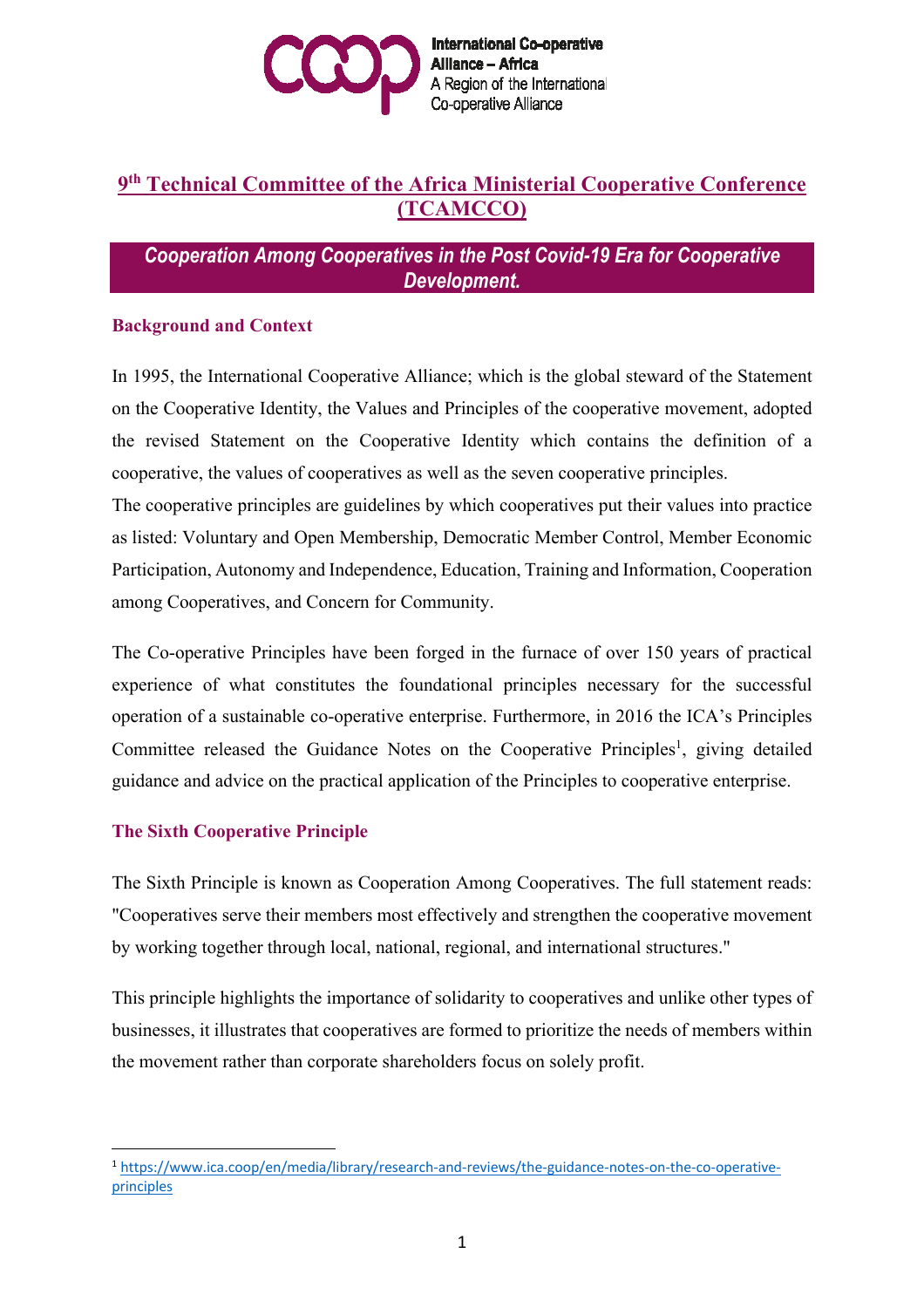## **The Purpose**

The purpose of cooperation can include; economic, socio-political, capacity building, knowledge and resources transfer or a combination of all of them.

Cooperation among cooperatives will help improve the vision of social and solidarity economy. Further, it will also lead to the achievement of various economic benefits including eliminating duplicated costs, seeking better deals, expanding services to members and strengthening the movement as a whole.

Cooperatives should also ensure their voice is heard as governments craft and operationalize national, regional, international economic agreements. In order to do that, they need to be fully aware of the issues, potential benefits, opportunities and most importantly, the role they can play.

It is against this understanding that we desire to continue the discussions and establish deeper benefits of working together and how this principle will enable cooperatives to remain relevant even during turbulent times and the post recovery of the same.

#### **General Objective**

The general objective of this conference is to bring government officials, cooperative leaders and other stakeholders in the forum to deliberate on how best cooperatives could foster accelerated cooperation amongst themselves at national, regional and global level.

## **Specific Objectives**

- To identify potential synergies, opportunities and benefits for cooperation nationally, regionally and internationally.
- To share knowledge that enables Cooperatives and other stakeholders in Africa to engage effectively in national, regional and international cooperation. E.g., coop to coop trade, investments and other opportunities.
- To promote an enabling environment (laws & policies) that promotes economic and socio-political cooperation among cooperatives

#### **Expected Outcomes**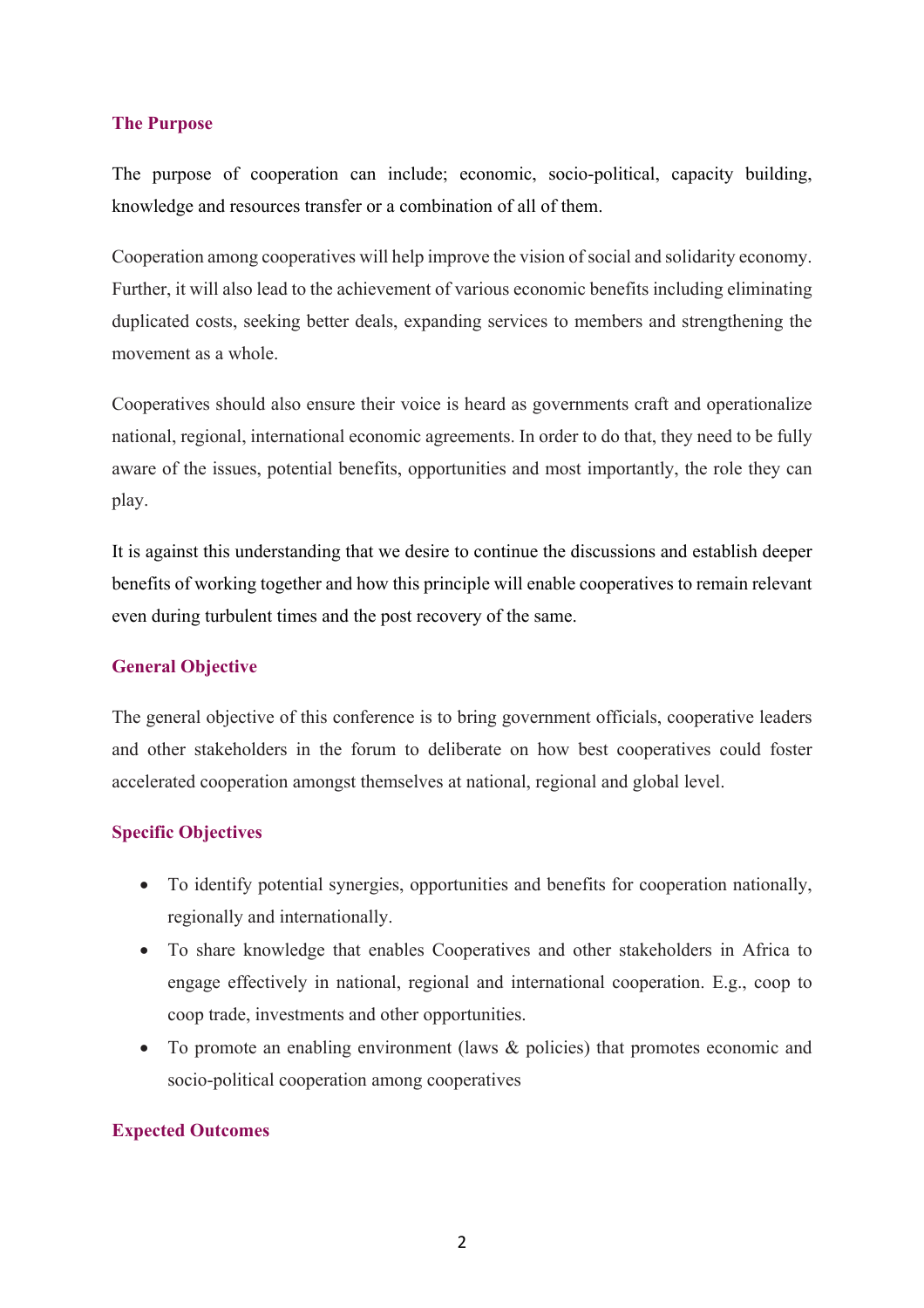- Potential synergies, opportunities and benefits for national, regional, international cooperation identified.
- Knowledge that enables Cooperatives and other stakeholders in Africa to engage effectively in national, regional and international cooperation shared.
- Stakeholders encouraged to promote an enabling environment (laws & policies) that promotes economic and socio-political cooperation among cooperatives

| Day                     | Time            | <b>Sessions</b>                                                                                                                                                                                                | Facilitator/Speaker | Room |  |
|-------------------------|-----------------|----------------------------------------------------------------------------------------------------------------------------------------------------------------------------------------------------------------|---------------------|------|--|
| DAY 1: 23rd             | $09H00 - 14H00$ | International Cooperative Alliance-Africa Board meeting                                                                                                                                                        |                     |      |  |
| MAY, 2022               |                 | (Closed)                                                                                                                                                                                                       |                     |      |  |
|                         | 14H00-18H00     | Participants arrival                                                                                                                                                                                           | Host and ICA Staff  |      |  |
|                         |                 | and Registration                                                                                                                                                                                               |                     |      |  |
| DAY 2: $24th$           | $07H30 - 08H00$ | Participants                                                                                                                                                                                                   | <b>ICA</b> Staff    |      |  |
| MAY, 2022               | $08H00 - 17H00$ | Registration<br>Training Workshop:<br><b>Effective Leadership</b><br>and Management for<br>Organizational<br>Sustainability in the<br>Covid-19 Era                                                             | ICA Staff/Trainers: |      |  |
|                         | $08H00 - 08H30$ | Registrations                                                                                                                                                                                                  | ICA -Africa Staff   |      |  |
| DAY 3: 25 <sup>th</sup> |                 | Opening Session and Welcoming                                                                                                                                                                                  |                     |      |  |
| MAY, 2022               | $08H30 - 10H00$ | Master of Ceremony: Host and                                                                                                                                                                                   |                     |      |  |
|                         |                 | Host speech from<br>$\sqrt{}$<br>Dr. Chiyoge B. Sifa (Mrs): ICA-Africa Regional<br>Director<br><b>ICA-Africa President</b><br>V<br><b>ICA</b> President<br>$\sqrt{}$<br>Guest of honor's remarks:<br>$\sqrt{}$ |                     |      |  |
|                         | $10H00 - 10H30$ | COFEE & TEA BREAK / GROUP PHOTOS                                                                                                                                                                               |                     |      |  |
|                         | $10H30 - 11H30$ | Background paper presentation on the theme:                                                                                                                                                                    |                     |      |  |
|                         | 11H30-13H00     | Session 1 Coop to Coop cooperation opportunities and<br>challenges<br>Coop to Coop Trade<br>Investments/financing cooperation among<br>cooperatives<br>Best practices for cooperation among cooperatives       |                     |      |  |

## **CONFERENCE PROGRAMME**